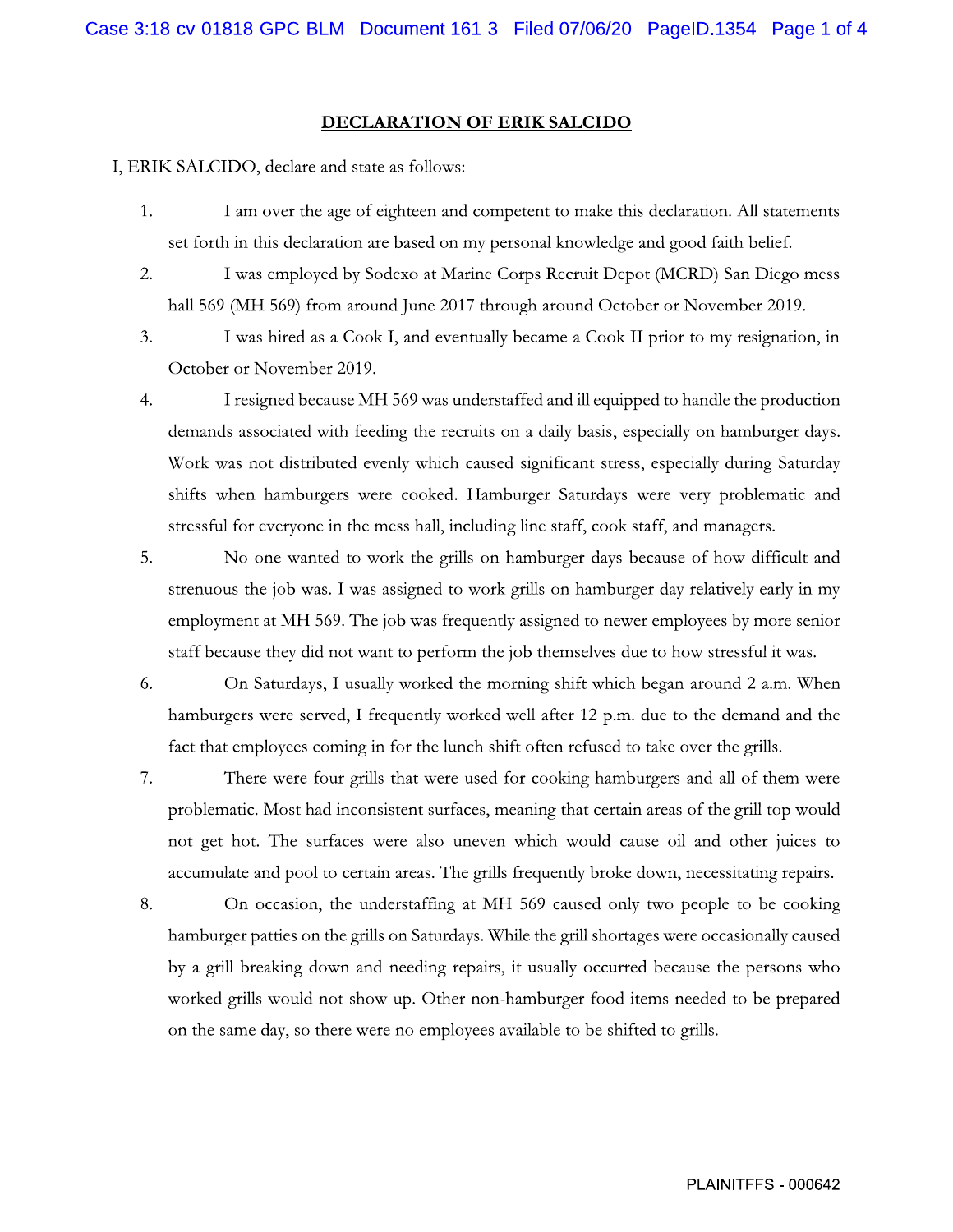- 9. New grills were purchased around mid-2019, but they were never used to cook hamburgers because hamburgers were removed from the menu prior to the purchase and installation of the new grills.
- 10. When I worked the grills, I began the hamburger cooking process by turning on the grill. Each grill had four dials which I would turn all the way up. I would let the grill heat up for about 40-45 minutes and then turn the knobs down to what the knobs indicated would be 75% power. There was no temperature gauge or indicator for the grills so there was no way for me to know the surface temperature of the grill.
- 11. While the grill heated up, I would begin obtaining the raw hamburger patties. The patties came in boxes which were delivered to galley on a pallet. Each box contained approximately 70 hamburger patties. I would usually take about 8 boxes of patties, put them on a cart, and wheel the cart to the grill. I usually needed to return to the pallet for more boxes before the end of my shift.
- 12. I would begin cooking the patties around 3 a.m. When I began cooking hamburgers, the patties would be frozen and hard. They would thaw throughout the time that I was cooking and by the end of my shift, some of the patties would be soft.
- 13. I would remove the patties from the box, remove the wax paper that separated them from each other, and hold as many as I could in a stack in my hand. I then placed the patties on the grill top surface, one at a time, in rows. Usually, I would be able to fit four rows of 11 patties on the grill top, totaling 44 patties.
- 14. I would let the patties cook until I saw "blood" begin coming from the top of the patties; at that point I would flip those patties over. After flipping, I would let the patties cook until they looked done based on their coloration, then remove them from the grill starting with the patties that had been on the surface the longest. It is difficult to estimate the total cook time that elapsed between placing the patty on the grill top to when I removed the patty from the grill, but I estimate that the process took approximately 5 minutes total. There was no timer at the grills in which to track cooking times.
- 15. When I removed the patties, I placed them into a metal pan that I kept to the side of the grill. Once I cleared the grill surface of patties, I would "batch test" those burgers by temperature testing one of the hamburgers in the pan. I would write my temperature test records on scratch paper obtained from the chief cook's office or, sometimes, I would just write the temperatures on piece of carboard torn from the hamburger patty box.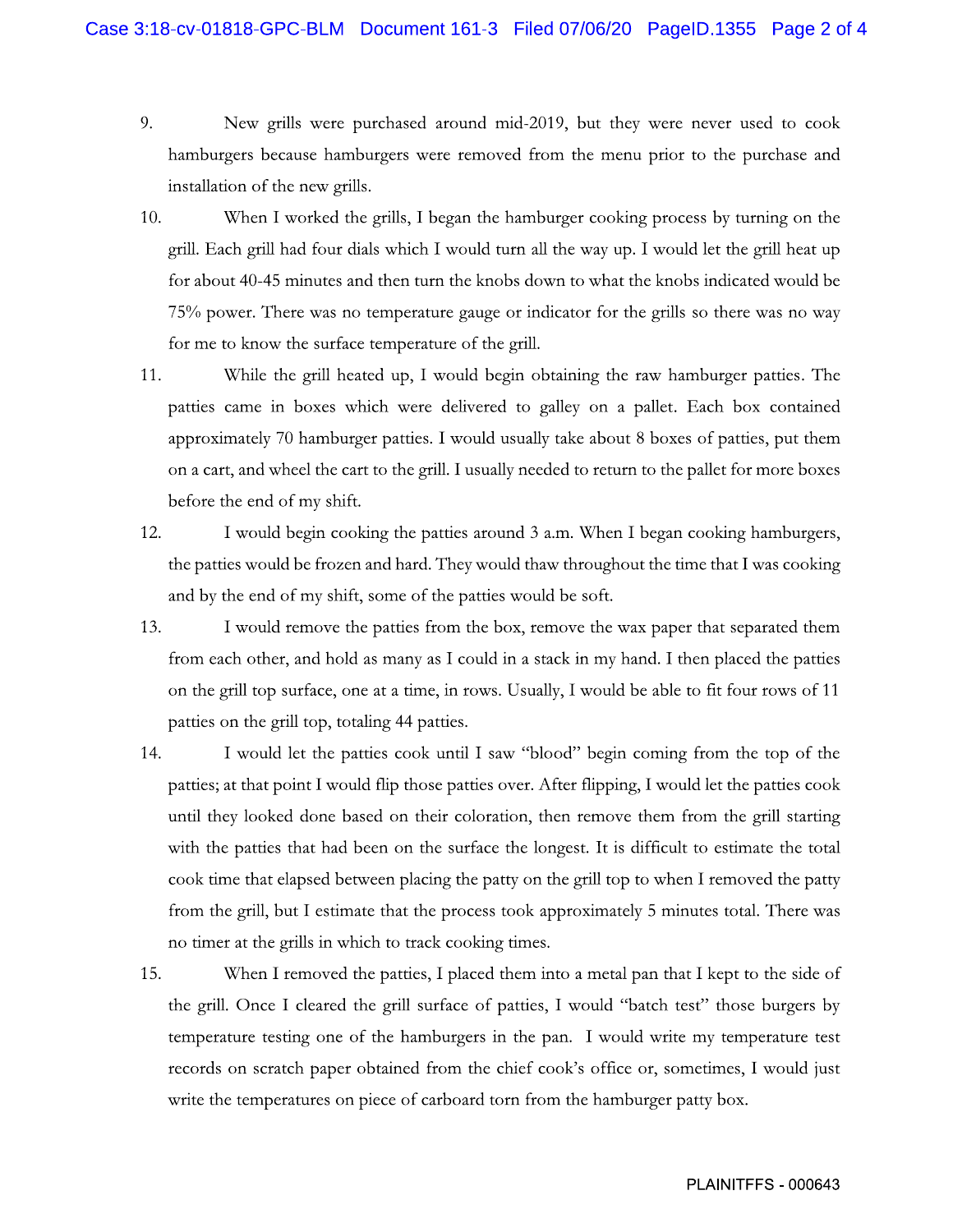- 16. No one ever checked the temperatures I wrote down or asked for them. I never had to turn in my temperatures to any manager or other staff. The only "check" I ever experienced was a manager generally reminding staff, verbally, to "make sure you're batch temping."
- 17. Once I filled a pan with cooked patties, I would cover it with aluminum foil and put it in the hotbox. If anyone took the temperature of the hamburgers after I did, it would have been someone working the lines who was checking the hot holding temperature.
- 18. I would repeat my cooking process until my shift was over. Over the course of my shift, I would usually cook at least 14 boxes of hamburger patties per grill shift that I worked. No one ever critiqued the way I cooked hamburgers, and no one ever critique the way I took temperatures. I do not recall ever seeing a recipe card for hamburgers.
- 19. On hamburger days, grill operators usually did not perform any other duties outside of cooking the hamburger patties. The only exception to this was an instance where Dave Bowser wanted grill operators to also assemble the burgers—adding melted cheese and placing the patties on buns—before placing them in the hotbox, without the aid of any other staff. This only went on for a short time because of how chaotic it made the hamburger cooking process. During that time, someone from food safety asked me if I was washing my hands between each time I cooked patties and before I assembled the hamburgers. I informed him that I was trying to, but that it was impossible to keep track.
- 20. While I did my best to "batch test" each batch of 44 burgers I cooked it was often not feasible. The managers were concerned about getting the burgers done and meeting our production goals, not ensuring that the burgers were cooked in a uniform or thorough manner. I did not receive any instruction on how to cook burgers or how to temperature test the burgers. To my knowledge, no one received any sort of instruction on how to cook burgers or how to temperature test burgers. Most people just developed their own process that was the quickest and most efficient method for them. I did not test every batch of burgers that I cooked.
- 21. I did not use, nor do I recall any others using, the more formal "HACCP" logs to record hamburger cooking temperatures. The format of those documents was not efficient given the volume of burgers that we cooked; taking the time to fill those out would substantially slow down the burger cooking process.
- 22. I recall that a lot of temperatures were simply not taken in the mess hall. There are so many temperatures to monitor due to the volume and variety of food items served at the mess